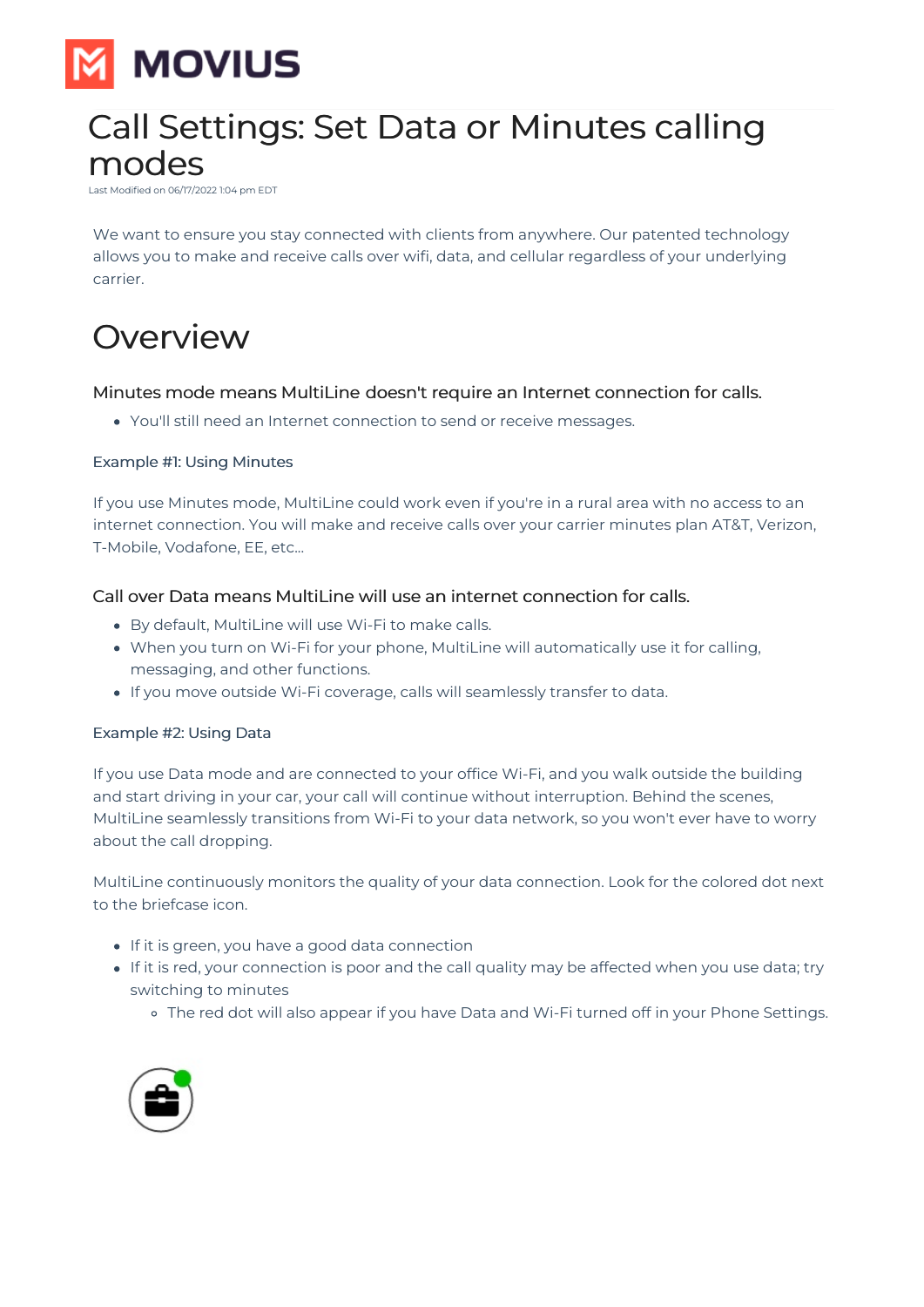# **MOVIUS**

## How to set Minutes or Data mode

You can choose when to use data or minutes for calls in theSettings menu under Call Settings.

- 1. Tap the menu icon: in the bottom right (iOS) or upper right-hand corner (Android).
- 2. Tap Settings, then tap Call Settings.



You'll see three options for making and receiving calls.

## Make calls

Tap the checkmark to choose your setting. Your selection will automatically save when you exit the menu.



## Receive calls

Tap the checkmark to choose your setting. Your selection will automatically save when you exit the menu.

| RECEIVE CALLS               |  |
|-----------------------------|--|
| Minutes Only                |  |
| Data Only                   |  |
| Try Data, Otherwise Minutes |  |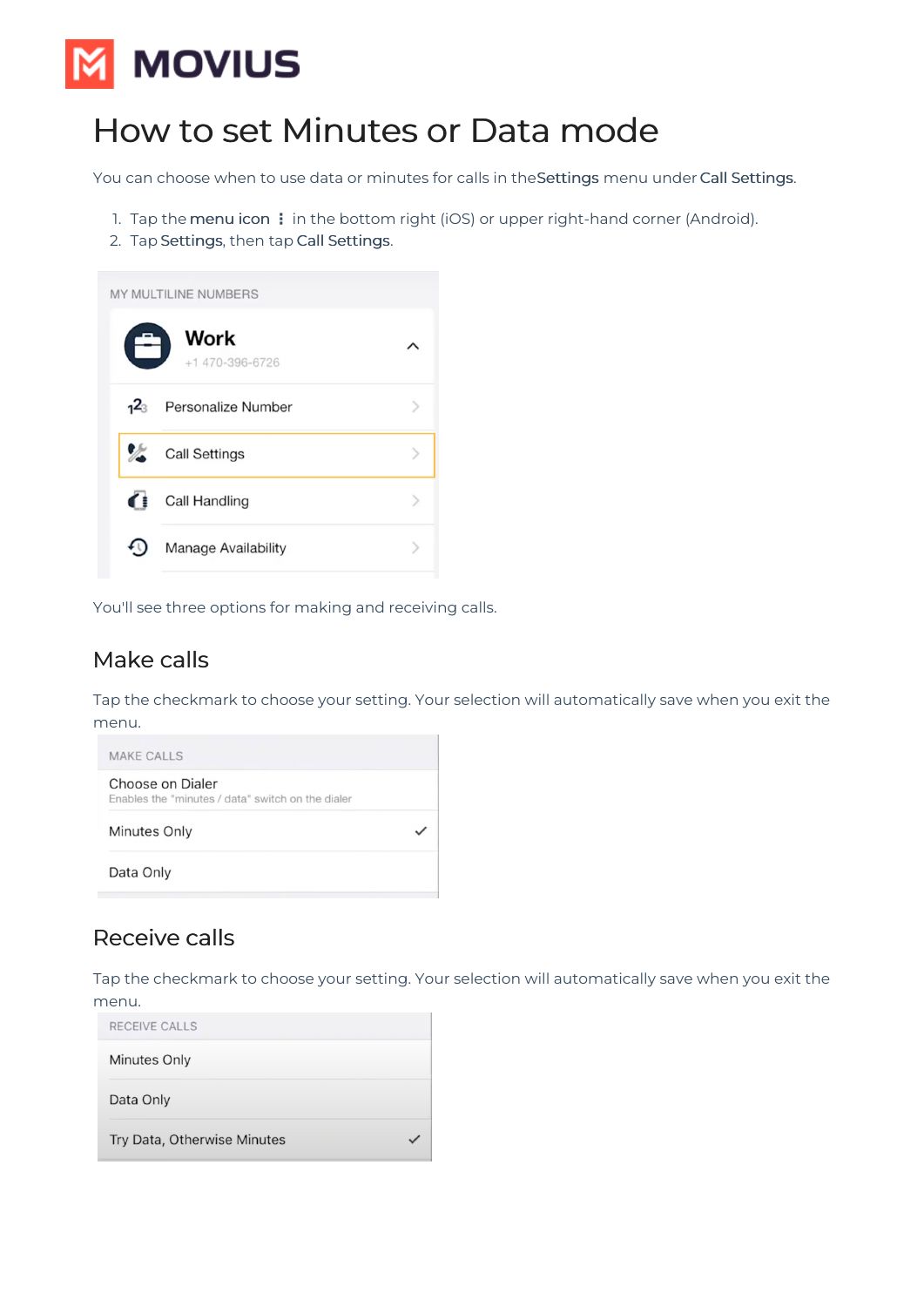# **MOVIUS**

# How to set Wi-Fi Only mode

This is a great mode to use for avoiding International Roaming charges. You'll just need to make sure you have a suitable Wi-Fi connection available to make the call.

In Call Settings, tap the Wi-Fi Only toggle. This will automatically grey out other options.



# About Choose on Dialer setting

We recommend, if available, Choose on Dialer for outbound calls because this setting offers you the greatest flexibility.

When you set Choose on Dialer, you'll be able to set whether your outbound calls are data or minutes in two different ways.

## Toggle on the Dialer screen

Tap the toggle to switch between Data and Minutes mode.



## Tab on Calls or Contacts screen

Tap the tab to switch between Data and Minutes mode.